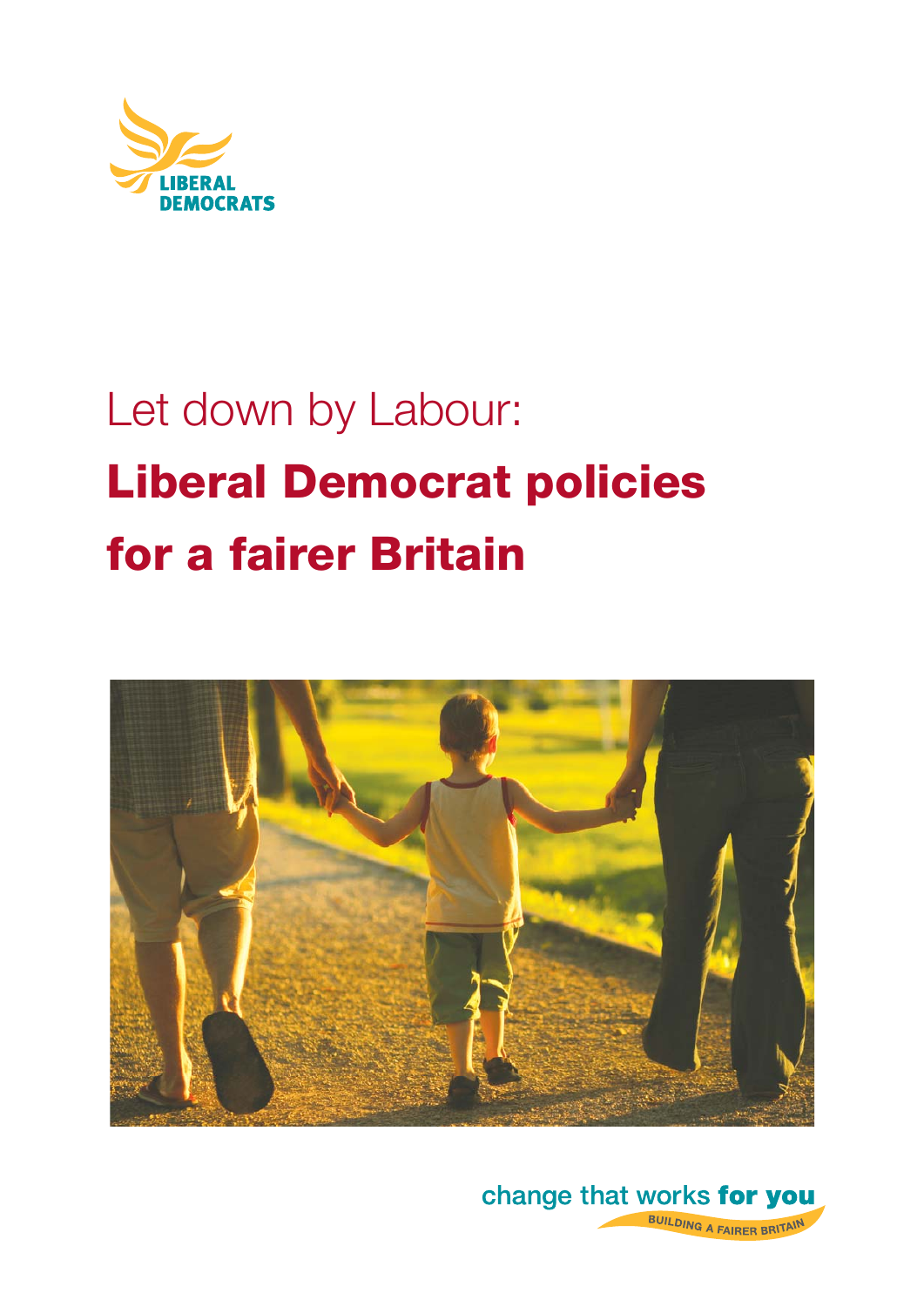

I have a simple message for all the millions of people Labour let down: only the Liberal Democrats will build the Britain you long for. Only the Liberal Democrats will deliver change that works for you.

This message is for everyone who still wants a fairer Britain, and feels let down by Labour. Now is your chance for real change.

We all remember 1997, when the fresh faced Labour government promised things would get better. People like you – and I – hoped they were right. But after 13 years those hopes have been dashed. We now live in a Britain which is less fair, where too many children's life chances are still determined by their postcode or their parents' bank balance.

Thousands of children are in classes so big they're technically illegal, with millions leaving primary school unable to read and write properly, especially those from deprived backgrounds. The number of families on the housing waiting list has rocketed, while the Government has allowed social homes to be sold off or torn down and, crucially, not replaced.

Millions of people out are of work, with millions more worrying about their jobs. And if you are lucky enough to be in a secure job, you're still paying the price for a tax system that's hugely unfair. Under the tax regime Gordon Brown built, the poorest people in society still lose a bigger chunk of their income to the tax man than the richest. Millionaires pay a lower rate of tax on their mansions than their cleaners pay on their wages.

For all their tough talk Labour hasn't made our streets safe. Re-offending rates have continued to rise even though they have spent more and more money on prison. And, despite two wars, our brave service men and women have never been rewarded with the fair pay they deserve.

It's been 13 years, and Labour has failed. I have a simple message for all the millions of people Labour let down: only the Liberal Democrats will build the Britain you long for. Only the Liberal Democrats will deliver change that works for you:

- No income tax on the first £10,000 people earn
- A fair start for all our children
- Jobs that last
- Affordable homes for everyone
- Cutting crime and making criminals pay
- A pay rise for our brave service men and women

Nick Clegg Leader of the Liberal Democrats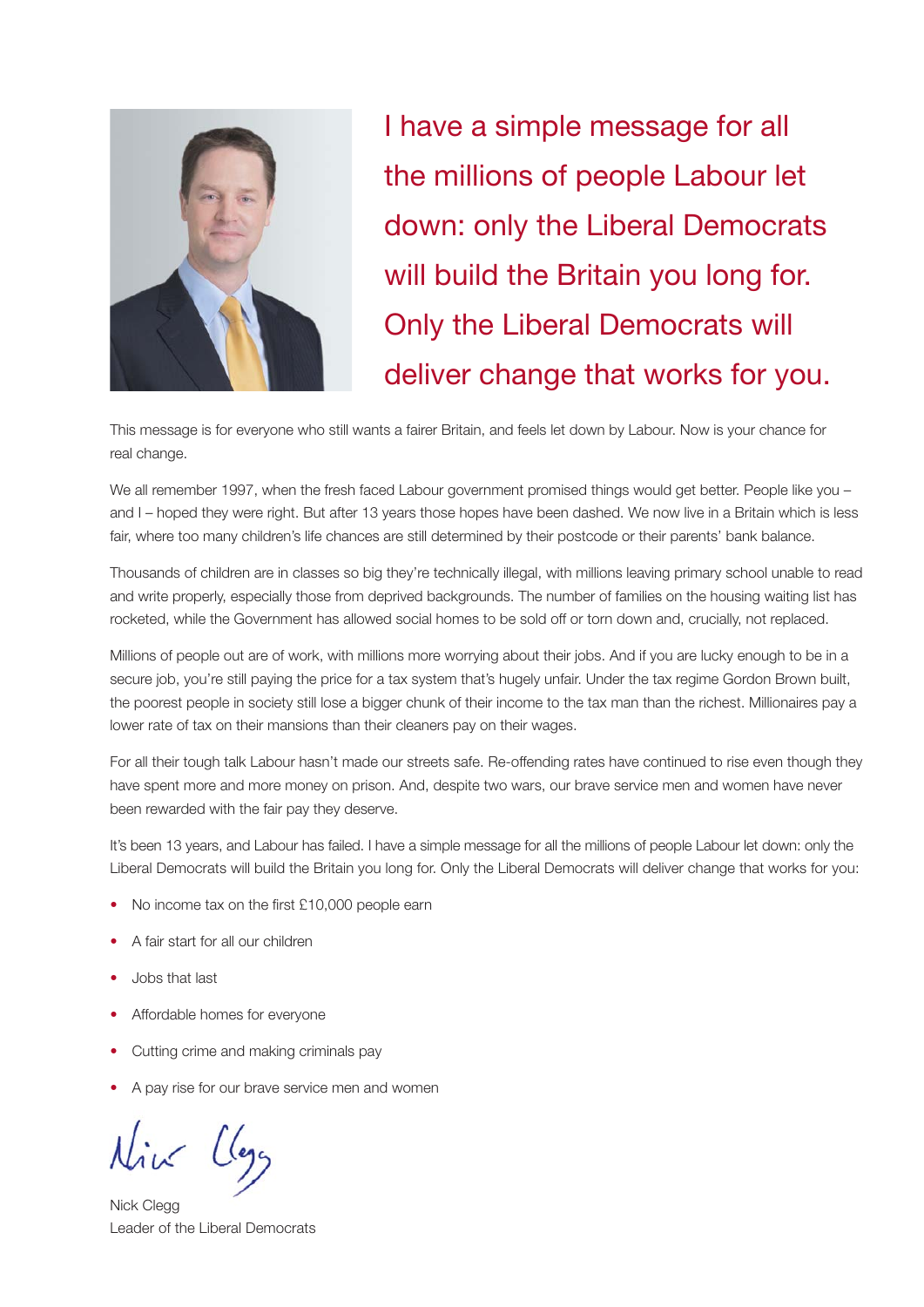#### no income tax on the first £10,000 you earn

We live in a country where the poorest fifth of people still pay more in tax as a proportion of their income than the richest fifth. Under this Government, millions of people on low incomes are forced to pay hundreds of pounds in income tax every year. This means that for many people in low-paid jobs, work simply doesn't pay. Even a person working full time earning the minimum wage has nearly £1000 taken from them in income tax.

Liberal Democrats will ensure that you do not pay income tax on the first £10,000 you earn. This will put £700 back into the pockets of millions of people on low and middle incomes and free 3.6 million more people on low incomes from having to pay any income tax at all. Pensioners will get up to £100 extra, as well as fairer pensions with the earnings link restored.

The change will be paid for by introducing a mansion tax, closing loopholes that benefit the wealthy and making sure airlines pay for the pollution they cause.

## a fair start for all our children

Too many children are still leaving school without the knowledge and skills to be successful. Finding a good school is still a struggle and your family background still has a huge effect on how you do: even a bright but poor child will fall behind a richer classmate by the age of 7 and never catch up.

Liberal Democrats will cut class sizes and give every child a fair start in life by introducing a pupil premium. This will allow schools to reduce class sizes, recruit more teachers to improve discipline and provide more one-to-one tuition to help pupils who are struggling. In total, we will provide an extra £2.5 billion to our schools, allocated according to the number of disadvantaged pupils on their rolls. Headteachers will be free to spend it in the best interests of children.

# jobs that last

Millions of people are unemployed and millions more are worrying about their jobs. The recession is really hurting people, from young people who've just left college or university and can't find work, to people who've been made redundant in their 50s and don't think they'll ever find another job.

Liberal Democrats will create thousands of jobs by investing in new green technology and infrastructure. These include our proposals to insulate public buildings, invest in off-shore wind, bring 250,000 empty homes back into use and encourage families to install green technology in their homes with 'Eco Cashback' grants.

We will also create a work placement scheme for one year with up to 800,000 places to ensure young people get the opportunity to gain skills, qualifications and work experience even if they can't find a job. They'll be paid £55 a week for up to three months.